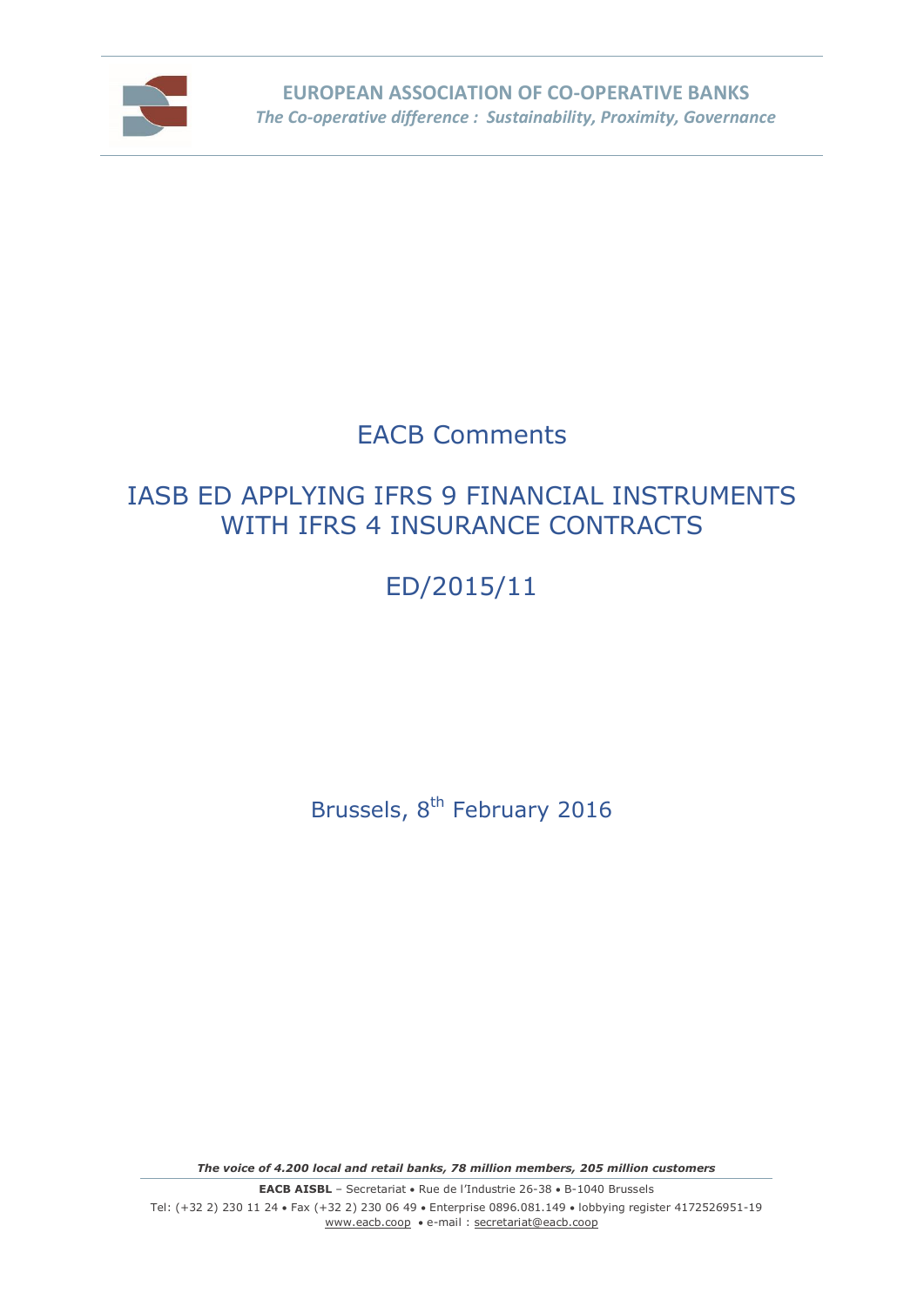

#### **Contact:**

For further information or questions on this paper, please contact:

- Mr. Volker Heegemann, Head of Department [\(v.heegemann@eacb.coop\)](mailto:v.heegemann@eacb.coop)
- Mr. Marco Mancino, Adviser, Banking Regulation [\(m.mancino@eacb.coop\)](mailto:m.mancino@eacb.coop)

The **European Association of Co-operative Banks** (EACB) is the voice of the cooperative banks in Europe. It represents, promotes and defends the common interests of its 31 member institutions and of co-operative banks in general. Co-operative banks form decentralised networks which are subject to banking as well as co-operative legislation. Democracy, transparency and proximity are the three key characteristics of the cooperative banks' business model. With 4.200 locally operating banks and 68.000 outlets co-operative banks are widely represented throughout the enlarged European Union, playing a major role in the financial and economic system. They have a long tradition in serving 205 million customers, mainly consumers, retailers and communities. The cooperative banks in Europe represent 78 million members and 860.000 employees and have a total average market share of about 20%.

For further details, please visit [www.eacb.coop](http://www.eacb.coop/)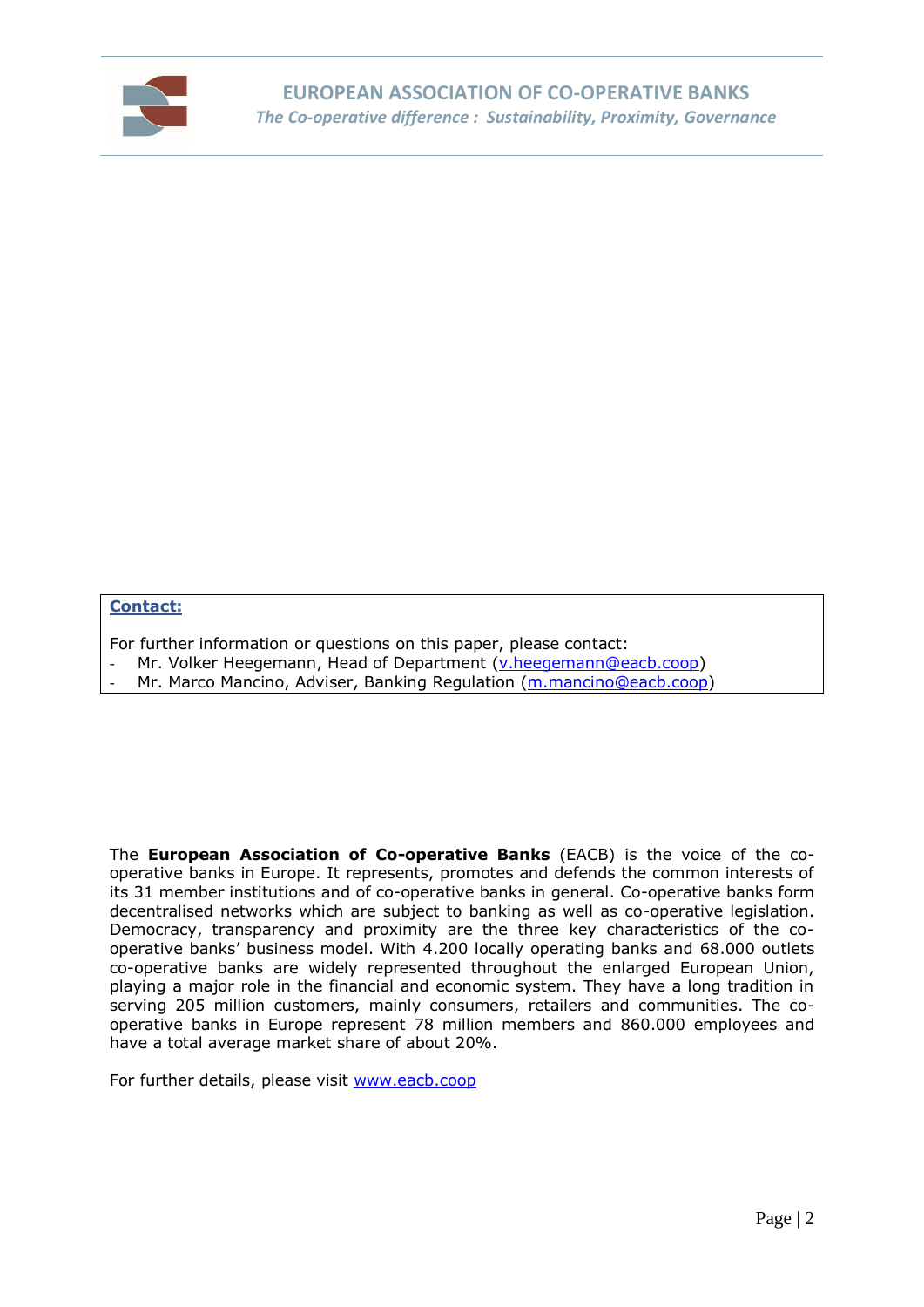

# **Introduction**

The members of the EACB welcome the opportunity to comment on the IASB Exposure Draft on applying IFRS 9 financial instruments with IFRS 4 insurance contracts.

# **Answers to selected questions**

*Question 1 — Addressing the concerns raised*

Paragraphs BC9–BC21 describe the following concerns raised by some interested parties about the different effective dates of IFRS 9 and the new insurance contracts Standard:

(a) Users of financial statements may find it difficult to understand the additional accounting mismatches and temporary volatility that could arise in profit or loss if IFRS 9 is applied before the new insurance contracts Standard (paragraphs BC10–BC16).

(b) Some entities that issue contracts within the scope of IFRS 4 have expressed concerns about having to apply the classification and measurement requirements in IFRS 9 before the effects of the new insurance contracts Standard can be fully evaluated (paragraph BC17–BC18).

(c) Two sets of major accounting changes in a short period of time could result in significant cost and effort for both preparers and users of financial statements (paragraphs BC19–BC21).

The proposals in this Exposure Draft are designed to address these concerns. Do you agree that the IASB should seek to address these concerns? Why or why not?

Yes, we agree that all these concerns are significant and should be resolved. However, all insurers should be treated equally. IFRS standards should be the same for all entities. The accounting treatment of financial assets should not determine how the insurance business is conducted, i.e. whether in a standalone insurance company or as a part of a financial conglomerate.

*Question 2 — Proposing both an overlay approach and a temporary exemption from applying IFRS 9*

The IASB proposes to address the concerns described in paragraphs BC9–BC21 by amending IFRS 4:

(a) to permit entities that issue contracts within the scope of IFRS 4 to reclassify from profit or loss to other comprehensive income some of the income or expenses arising from designated financial assets that:

(i) are measured at fair value through profit or loss in their entirety applying IFRS 9 but

(ii) would not have been so measured applying IAS 39 (the 'overlay approach') (see paragraphs BC24–BC25); (b) to provide an optional temporary exemption from applying IFRS 9 for entities whose predominant activity is issuing contracts within the scope of IFRS 4 (the 'temporary exemption from applying IFRS 9') (see paragraphs BC26–BC31).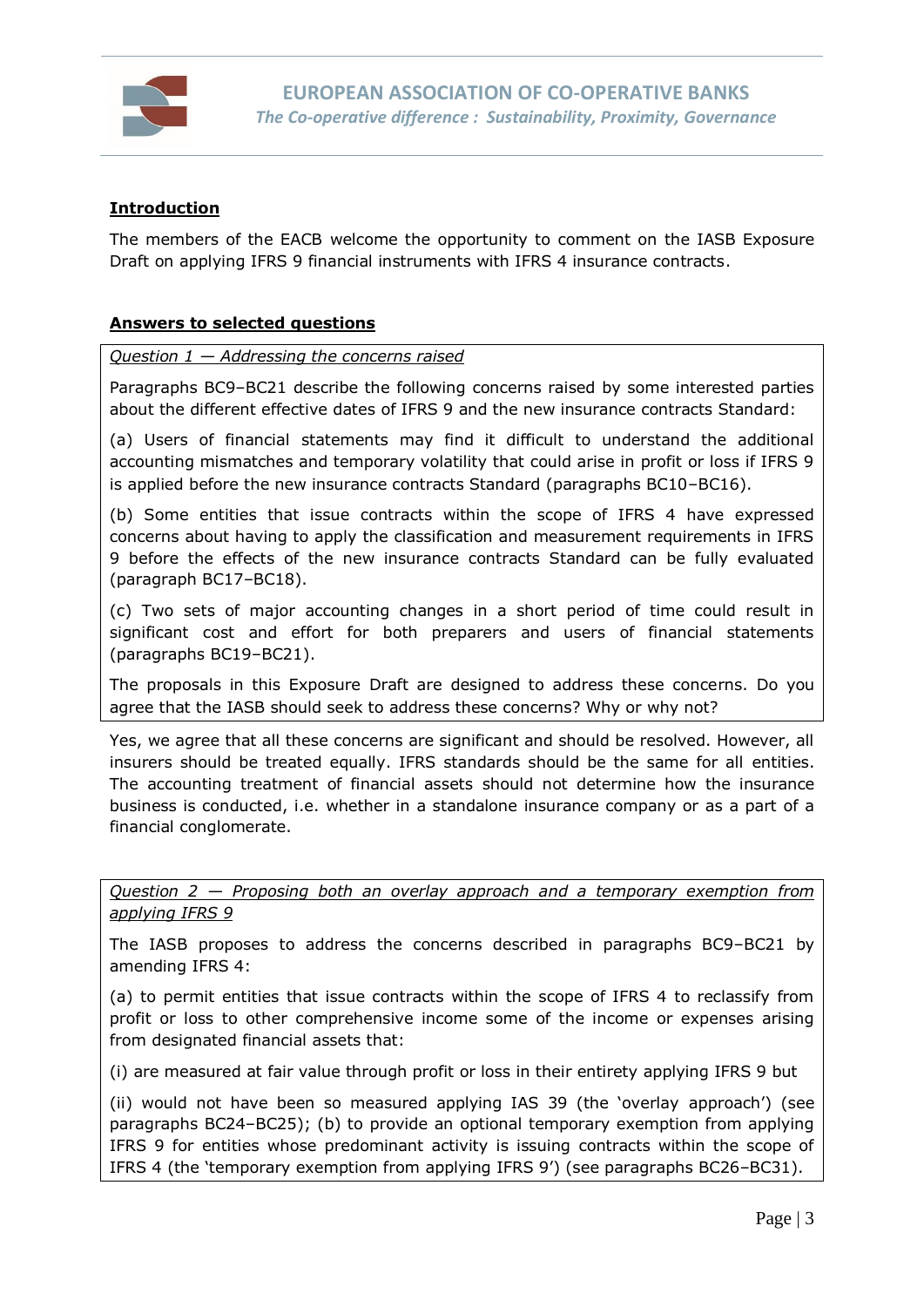

Do you agree that there should be both an overlay approach and a temporary exemption from applying IFRS 9? Why or why not? If you consider that only one of the proposed amendments is needed, please explain which and why

Ideally, there should be just one approach for all insurers. In our opinion, the temporary exemption would be more suitable, as it resolves the issues related to the misalignment of the different effective dates of IFRS 9 and the new insurance contracts standard and less costly to implement.

# *Question 3 — The overlay approach*

Paragraphs 35A–35F and BC32–BC53 describe the proposed overlay approach.

(a) Paragraphs 35B and BC35–BC43 describe the assets to which the overlay approach can be applied. Do you agree that the assets described (and only those assets) should be eligible for the overlay approach? Why or why not? If not, what do you propose instead and why?

(b) Paragraphs 35C and BC48–BC50 discuss presentation of amounts reclassified from profit or loss to other comprehensive income applying the overlay approach. Do you agree with the proposed approach to presentation? Why or why not? If not, what do you propose instead and why?

(c) Do you have any further comments on the overlay approach?

Our concern with regard to the overlay approach relates to the fact that IFRS 9 will be fully implemented before the effects of the new insurance standard can be fully evaluated. The overlay approach removes the P&L volatility at least to some extent for assets classified to FVPL under IFRS 9. Furthermore, BC18 does not clearly describe the "particular aspects" to reassess the classification that will be included in transition requirements to the new Insurance Contracts Standard. The principles of reclassification should be clarified and the reclassification should be possible especially for equity instruments. Implementing the overlay approach may be too costly as it requires a parallel run of both IAS 39 and IFRS 9 accounting conventions in the IT systems and accounting ledgers.

The temporary exemption from applying IFRS 9 would be more encompassing in resolving the issues related to the misalignment between the effective dates of IFRS 9 and the new insurance contracts Standard. This is because the relevant entities would still be able to apply IAS 39 and IFRS 4 and as a result there would not be additional accounting mismatches in profit or loss, users would not suffer from an unnecessary breach of consistency in financial reporting and any additional cost due to a successive implementation of the two standards would be avoided. In contrast, the overlay approach only provides a solution for the accounting mismatches. The overlay approach does not address the successive implementation (and the related costs) of two accounting standards which for the insurance business are closely related to each other.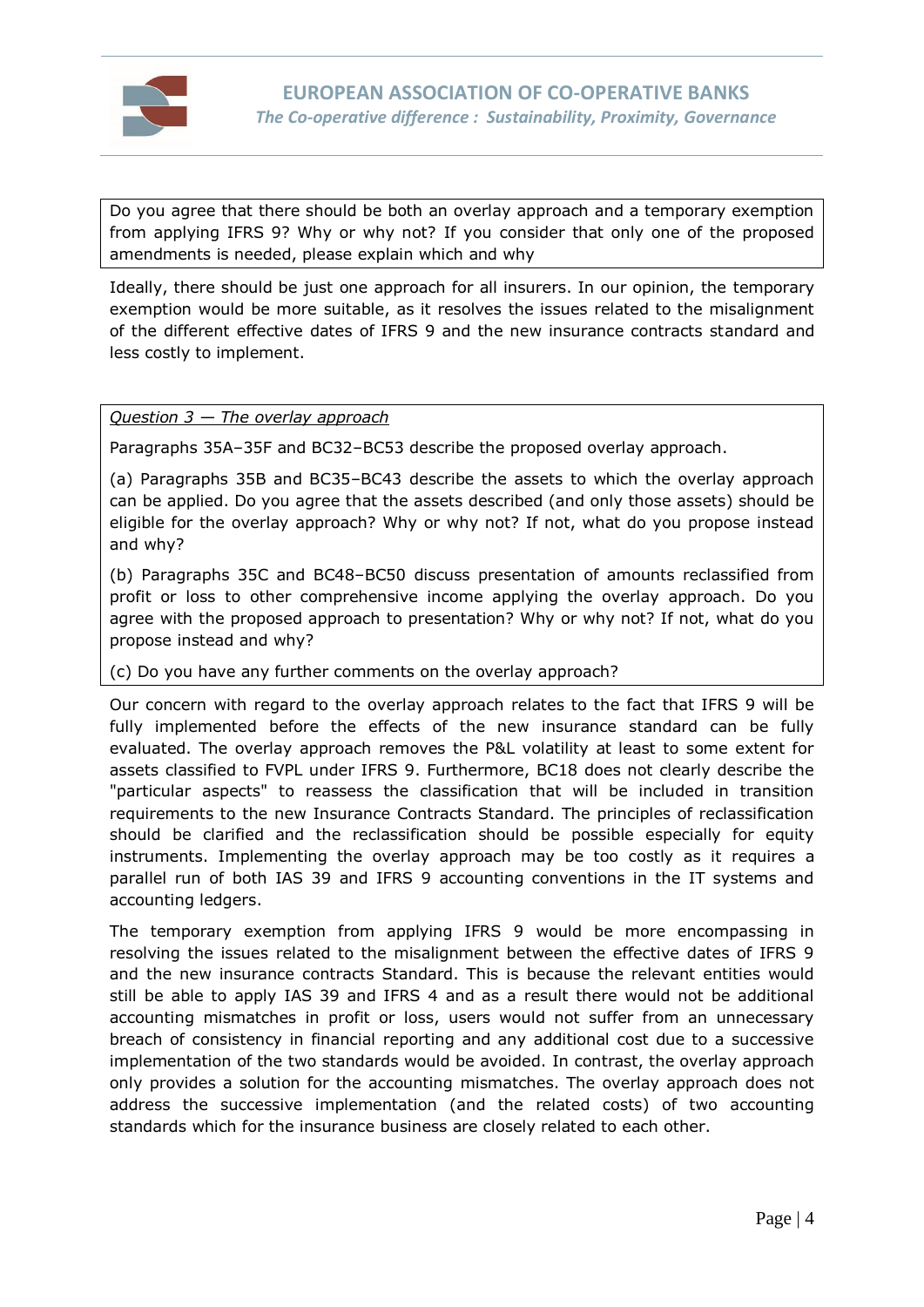

### *Question 4 — The temporary exemption from applying IFRS 9*

As described in paragraphs 20A and BC58–BC60 the Exposure Draft proposes that only entities whose predominant activity is issuing contracts within the scope of IFRS 4 can qualify for the temporary exemption from applying IFRS 9.

(a) Do you agree that eligibility for the temporary exemption from applying IFRS 9 should be based on whether the entity's predominant activity is issuing contracts within the scope of IFRS 4? Why or why not? If not, what do you propose instead and why?

As described in paragraphs 20C and BC62–BC66, the Exposure Draft proposes that an entity would determine whether its predominant activity is issuing contracts within the scope of IFRS 4 by comparing the carrying amount of its liabilities arising from contracts within the scope of IFRS 4 with the total carrying amount of its liabilities (including liabilities arising from contracts within the scope of IFRS 4).

(b) Do you agree that an entity should assess its predominant activity in this way? Why or why not? If you believe predominance should be assessed differently, please describe the approach you would propose and why. Paragraphs BC55–BC57 explain the IASB's proposal that an entity would assess the predominant activity of the reporting entity as a whole (ie assessment at the reporting entity level).

(c) Do you agree with the proposal that an entity would assess its predominant activity at the reporting entity level? Why or why not? If not, what do you propose instead and why?

With regard to point (a), we think that the temporary exemption could be concluded by using multiple predominance criteria.

With regard to point (b), we do not agree how the principle of predominant activity is determined by dividing insurance liabilities by total liabilities (including all business lines). IFRS standards are principles based in nature. This temporary exemption and the predominance criteria should also be built on quantitative and qualitative principles. As regards the quantitative criterion to assess the predominance of insurance activities, we consider that it should be based on a widened "predominant activity" criterion, including all liabilities related to insurance activities and not only liabilities resulting from contracts in the scope of IFRS 4 (e.g. debts arising from insurance or reinsurance operations, derivative instrument liabilities, liabilities towards holders of units in consolidated mutual funds, …). As for the qualitative criterion to assess the predominance of insurance activities, we think that, for example, the "regulated entity" criterion as proposed by the EFRAG is relevant, provided that the "regulated entity" encompasses all entities that are exclusively or mainly related to insurance activities, including "insurance holding companies", consolidated funds and servicing entities that are exclusively or mainly related to insurance or reinsurance undertakings.

With regard to point (c), we do not agree. In order to achieve a "level playing field" among insurers, the predominant activity should be assessed below the reporting entity level. We are convinced that insurance activities eligible for the temporary exemption should be identified as follows:

1) Reporting entity level if the group is predominantly involved in insurance activities;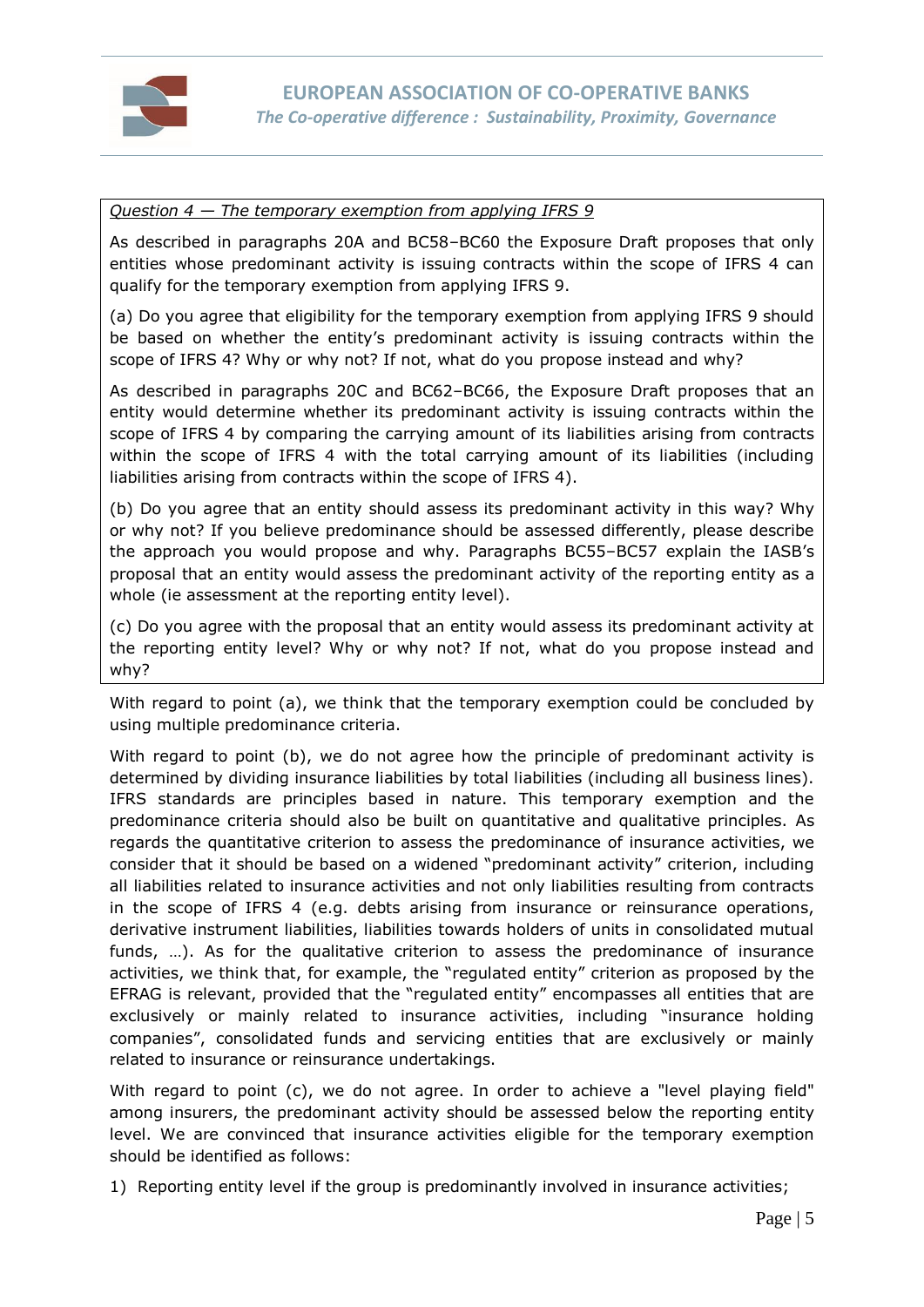

2) Entity or sub-group predominantly involved in insurance activities that is part of a larger group not predominantly involved in insurance activities (e.g. financial conglomerates).

We urge the IASB to extend to groups not predominantly involved in insurance activities (e.g. financial conglomerate) the exemption that is applicable at the entity or sub group level predominantly involved in insurance activities.

In our opinion, the requirement to apply the temporary exemption to all parts of the reporting entity would prohibit possible earnings management. Furthermore, the views presented in Appendix B.B7-B9 do not justify prohibition of the temporary exemption from all insurers. IAS 39 restricts the circumstances to reclassify the financial assets which in our opinion, effectively reduces the concern that transfers of financial instruments between parts of the reporting entity would result in gains and losses from changes in classification and measurement. In addition, insurance business and banking business in a financial conglomerate are generally managed in separate segments, and transfers of financial assets between the business segments/legal entities are very rare. Additionally, any internal gains and losses are eliminated in consolidation.

*Question 5 — Should the overlay approach and the temporary exemption from applying IFRS 9 be optional?*

As explained in paragraphs BC78–BC81, the Exposure Draft proposes that both the overlay approach and the temporary exemption from applying IFRS 9 would be optional for entities that qualify. Consistently with this approach, paragraphs BC45 and BC76

explain that an entity would be permitted to stop applying those approaches before the new insurance contracts Standard is applied.

(a) Do you agree with the proposal that the overlay approach and the temporary exemption from applying IFRS 9 should be optional? Why or why not?

(b) Do you agree with the proposal to allow entities to stop applying the overlay approach or the temporary exemption from applying IFRS 9 from the beginning of any annual reporting period before the new insurance contracts Standards is applied? Why or why not?

Yes, we agree that both of the approaches should be optional.

*Question 6—Expiry date for the temporary exemption from applying IFRS 9*

Paragraphs 20A and BC77 propose that the temporary exemption from applying IFRS 9 should expire at the start of annual reporting periods beginning on or after 1 January 2021. Do you agree that the temporary exemption should have an expiry date? Why or why not?

Do you agree with the proposed expiry date of annual reporting periods beginning on or after 1 January 2021? If not, what expiry date would you propose and why?